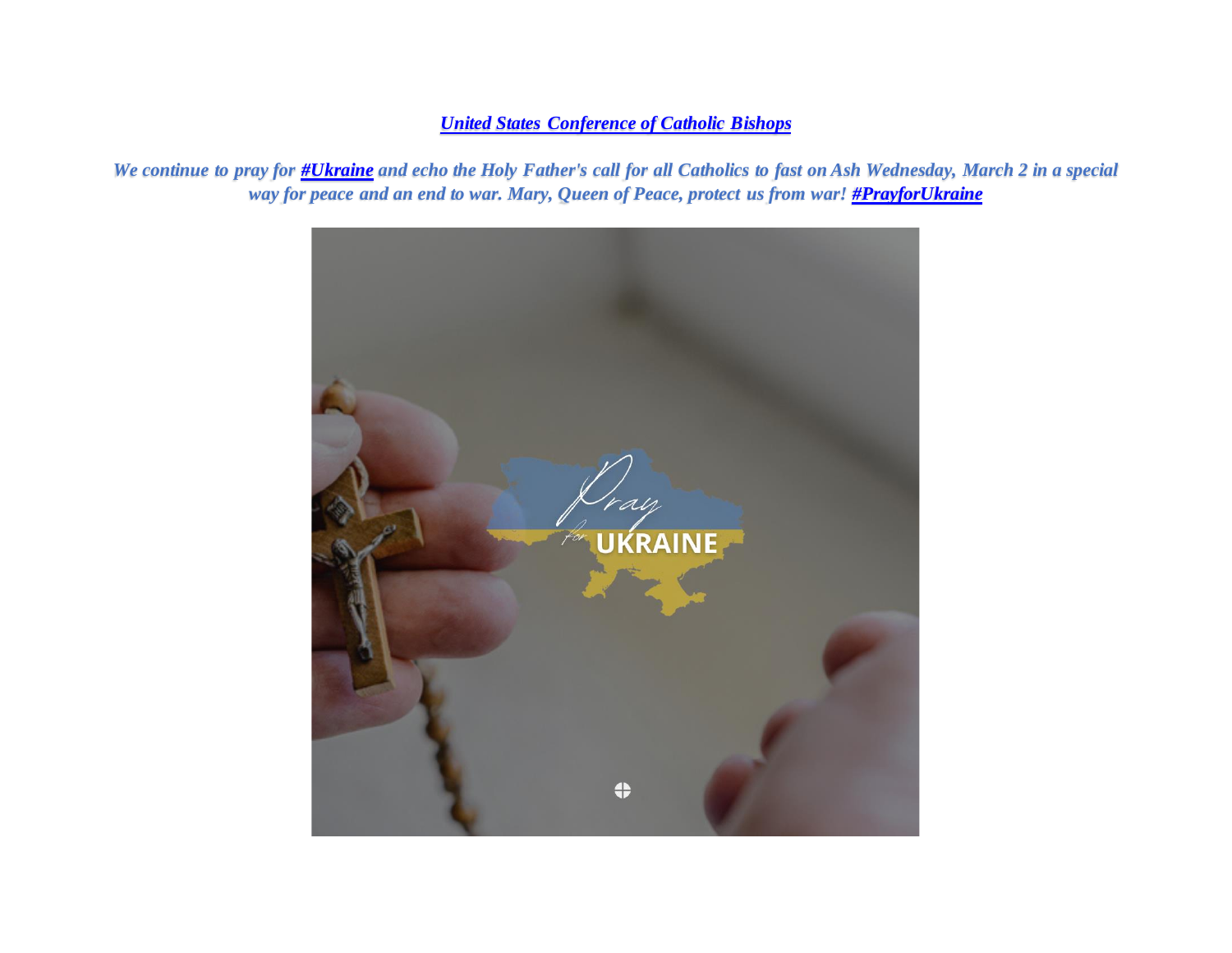

## *Dear Friends,*

*In light of the ongoing Russian invasion of Ukraine, the Consulate General of Romania to Chicago is supporting, together with Embassy of Romania and the Romanian United Fund – a Romanian-American organization from Chicago, a fundraising campaign to help Ukrainian nationals who are seeking refuge in Romania. Through this campaign we are encouraging the Romanian communities in the Midwest and beyond, churches and professional organizations to donate for the Ukrainian refugees who are innocent victims of this war.*

*The money raised will be used to help provide food, accommodation and health related necessities for all those who arrive in Romania. The Romanian United Fund (RUF) is a U.S. based 501(c)3 organization registered in the State of Illinois. RUF in the past has raised 1.4M dollars and financed a series of projects in Romania and across the Romanian diaspora.*

*Information on the campaign can be found a[t https://www.romanianunitedfund.org/ukrainian\\_peace\\_fund](https://urldefense.proofpoint.com/v2/url?u=https-3A__www.romanianunitedfund.org_ukrainian-5Fpeace-5Ffund&d=DwMGaQ&c=gRgGjJ3BkIsb5y6s49QqsA&r=R3c3w4TGASCKIx1pIhVrBQ&m=pAN0cWJvuw3JCcjN4tAKOyq5YB3QWA8o-XtDNsxxRheO64dyfHTVbvSqYKMU9Lkp&s=oeD3BLj3spH5VJbqTTRrK6dZRoerfnDY-K-HXq4cjWc&e=)*

*Please let us know if you have questions. We also have posted an announcement on our consulate page at*

*[http://chicago.mae.ro/en/local-news/869](https://urldefense.proofpoint.com/v2/url?u=http-3A__chicago.mae.ro_en_local-2Dnews_869&d=DwMGaQ&c=gRgGjJ3BkIsb5y6s49QqsA&r=R3c3w4TGASCKIx1pIhVrBQ&m=pAN0cWJvuw3JCcjN4tAKOyq5YB3QWA8o-XtDNsxxRheO64dyfHTVbvSqYKMU9Lkp&s=oY5K9W86xFr1W7jiZIfY-0GssFW21UjkUOBdh4cu1bI&e=)*